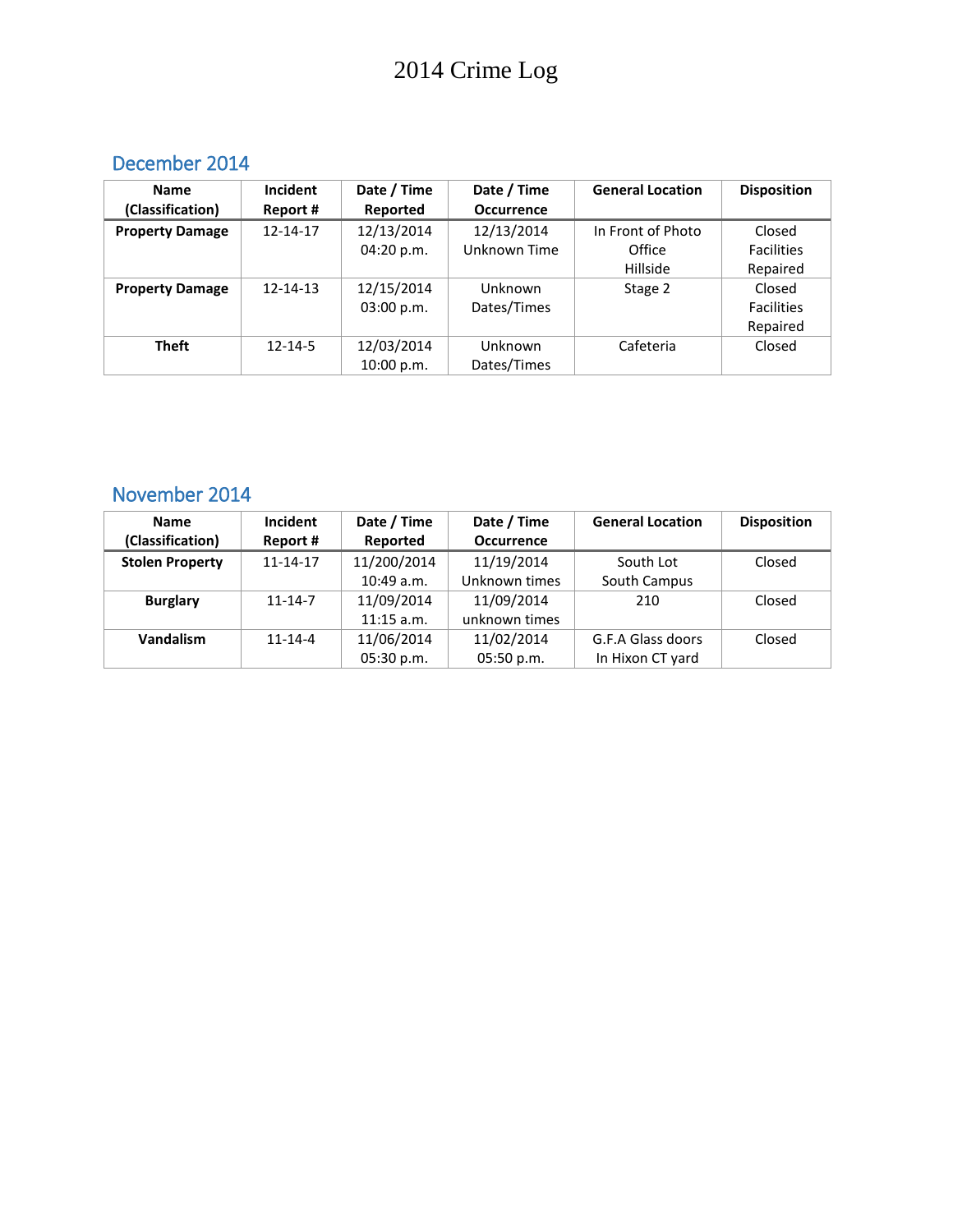## October 2014

| <b>Name</b>            | Incident       | Date / Time              | Date / Time              | <b>General Location</b> | <b>Disposition</b> |
|------------------------|----------------|--------------------------|--------------------------|-------------------------|--------------------|
| (Classification)       | Report #       | Reported                 | <b>Occurrence</b>        |                         |                    |
| <b>Battery</b>         | 10-14-46       | 10/31/2014               | 10/31/2014               | N. Plot                 | Referral           |
|                        |                | 02:00 p.m.               | 01:00 p.m.               | <b>Hillside Campus</b>  |                    |
| Vandalism              | 10-14-45       | 10/29/2014               | 10/29/2014               | 870 S. Raymond Ave      | Pending            |
|                        |                | 12:30 p.m.               | 01:35 a.m.               | (Sidewalk)              | Removal            |
| <b>Grand Theft</b>     | $10 - 14 - 41$ | 10/29/2014               | 10/29/2014               | <b>SDR</b>              | Open               |
|                        |                | 07:36 a.m.               | $05:30$ a.m. $-$         |                         |                    |
|                        |                |                          | 07:00 a.m.               |                         |                    |
| <b>Theft</b>           | 10-14-40       | 10/28/2014               | 10/28/2014               | 105                     | Open               |
|                        |                | 07:50 p.m.               | $08:00 a.m. -$           |                         |                    |
|                        |                |                          | 06:00 p.m.               |                         |                    |
| <b>Theft</b>           | 10-14-38       | 10/28/2014               | 10/28/2014               | Stage 1                 | Open               |
|                        |                | 11:38 a.m.               | 11:10 a.m.               | Make Up Room            |                    |
| <b>Grand Theft</b>     | 10-14-34       | 10/24/2014               | 10/21/2014               | 105                     | Open               |
|                        |                | $02:15$ a.m.             | 01:00 p.m. $-$           |                         |                    |
|                        |                |                          | 10/24/2014               |                         |                    |
|                        |                |                          | 12:00 a.m.               |                         |                    |
| <b>Theft</b>           | 10-14-33       | 10/23/2014               | 10/22/2014               | 225A SimLab             | Open               |
|                        |                | 03:00 p.m.               | 08:00 p.m. $-$           |                         |                    |
|                        |                |                          | 10/23/2014               |                         |                    |
|                        |                |                          | 03:00 p.m.               |                         |                    |
| Vandalism              | 10-14-24       | 10/18/2014               | 10/18/2014               | 950 S Raymond Ave       | Closed             |
|                        |                | 08:35 p.m.               | 08:00 p.m. $-$           | Perimeter               | Slap Tags          |
|                        |                |                          | 08:30 p.m.               |                         | Removed            |
| <b>Suicidal Person</b> | $10-14-21$     | 10/15/2014               | 10/15/2014               | Model Office            | PD Notified -      |
|                        |                | 04:50 p.m.               | 04:50 p.m.               |                         | Psychiatric        |
|                        |                |                          |                          |                         | Evaluation         |
| <b>Grand Theft</b>     | 10-14-19       | 10/13/2014               | 10/13/2014               | 227A                    | Open               |
|                        |                | 05:30 a.m.               | 05:30 a.m.               | <b>Hillside Campus</b>  |                    |
| <b>Grand Theft</b>     | 10-14-53       | 10/06/2014               | 10/03/2014               | 225 A SimLab            | Open               |
| <b>Suicidal Person</b> | $10 - 14 - 5$  | 01:00 p.m.<br>10/06/2014 | 12:00 p.m.<br>10/06/2014 | Via Email to            | PD Notified -      |
|                        |                | 07:36 a.m.               | 04:25 a.m.               | instructor              | Psychiatric        |
|                        |                |                          |                          |                         | evaluation         |
| <b>Theft</b>           | $10-14-7$      | 10/05/2014               | $10/04/2014 -$           | Room 105                |                    |
|                        |                | 09:45 p.m.               | 10/05/2014               | <b>Hillside Campus</b>  | Open               |
|                        |                |                          | Unknown times            |                         |                    |
| <b>Grand Theft</b>     | $10-14-3$      | 10/02/2014               | 10/02/2014               | <b>Room 209</b>         | Filed report       |
|                        |                | 09:10 p.m.               | 02:00 $a.m. -$           | Hillside Campus         | w/ Pasadena        |
|                        |                |                          | 08:00 a.m.               |                         | PD                 |
| Vandalism              | $10 - 14 - 1$  | 10/01/2014               | Unknown                  | <b>Archetype Press</b>  | Closed             |
|                        |                | 08:55 a.m.               | date/time                | Perimeter Door          | <b>Facilities</b>  |
|                        |                |                          |                          |                         | Repaired           |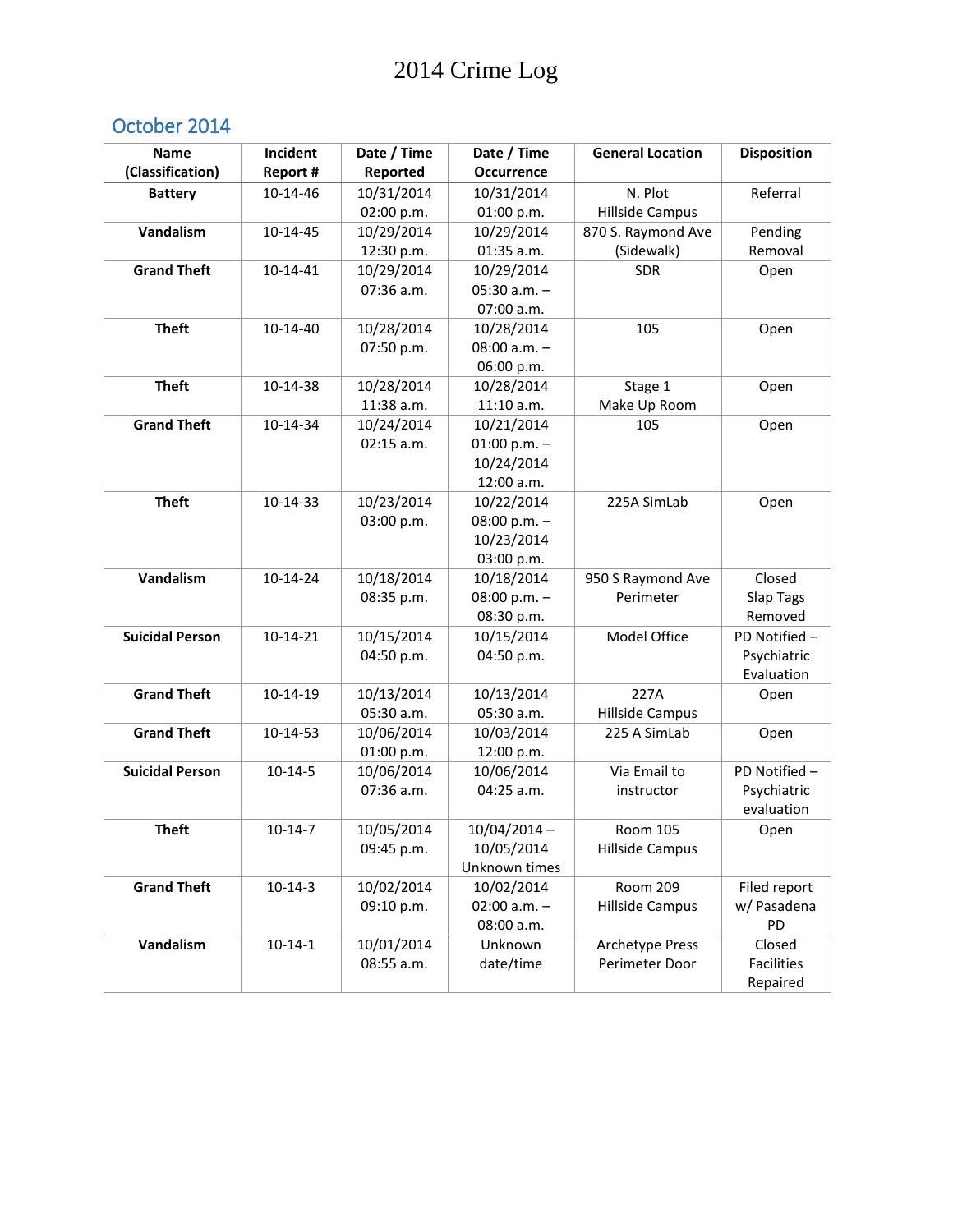# September 2014

| <b>Name</b>             | Incident      | Date / Time  | Date / Time       | <b>General Location</b> | <b>Disposition</b> |
|-------------------------|---------------|--------------|-------------------|-------------------------|--------------------|
| (Classification)        | Report #      | Reported     | <b>Occurrence</b> |                         |                    |
| <b>Theft</b>            | $9 - 14 - 53$ | 10/06/2014   | $09/29/2014 -$    | <b>NA</b>               | Closed             |
|                         |               | 12:00 p.m.   | 10/06/2014        |                         |                    |
|                         |               |              | unknown times     |                         |                    |
| <b>Theft</b>            | $9 - 14 - 43$ | 09/28/2014   | 09/28/2014        | <b>NA</b>               | Closed             |
|                         |               | 03:18 p.m.   | unknown times     |                         |                    |
| <b>Theft</b>            | $9 - 14 - 42$ | 09/24/2014   | $9/17/2014 -$     | Lab 139                 | Open               |
|                         |               | 12:23 p.m.   | 9/18/2014         | <b>Hillside Campus</b>  |                    |
|                         |               |              | unknown times     |                         |                    |
| <b>Property Damage</b>  | $9 - 14 - 35$ | 9/23/2014    | 09/22/2014        | Wall next stage 2       | Closed             |
|                         |               | $12:25$ a.m. | unknown time      |                         | <b>Facilities</b>  |
|                         |               |              |                   |                         | Repaired           |
| Vandalism               | $9 - 14 - 30$ | 9/22/2014    | 09/17/2014        | Elevator                | Closed             |
|                         |               | 01:25 p.m.   | $10:27$ a.m       | 870 Building            | <b>Facilities</b>  |
|                         |               |              |                   |                         | Repaired           |
| <b>Reckless Driving</b> | $9 - 14 - 18$ | 09/16/2014   | 09/16/2014        | Linda Vista &           | Closed             |
|                         |               | 08:15 a.m.   | 08:00 a.m.        | Dunsmere Rd.            |                    |
| <b>Theft</b>            | $9 - 14 - 16$ | 09/15/2014   | 09/15/2014        | E. Hallway by 204       | Closed             |
|                         |               | 10:05 a.m.   | 10:00 a.m.        | <b>Hillside Campus</b>  |                    |
| <b>Theft</b>            | $9 - 14 - 14$ | 09/11/2014   | 09/09/2014        | Library                 | Closed             |
|                         |               | 11:45 p.m.   | 07:30 p.m. $-$    | <b>Hillside Campus</b>  |                    |
|                         |               |              | 9/11/2014         |                         |                    |
|                         |               |              | $10:15$ a.m.      |                         |                    |
| <b>Theft</b>            | $9 - 14 - 11$ | 09/10/2014   | $5/10/2014 -$     | <b>Room 212</b>         | Closed             |
|                         |               | 1:25 p.m.    | 08/25/2014        | <b>Hillside Campus</b>  |                    |
|                         |               |              | Unknown times     |                         |                    |
| <b>Theft</b>            | $9 - 14 - 8$  | 9/09/2014    | 09/08/2014        |                         |                    |
|                         |               | 10:39 a.m.   | $09:30 p.m. -$    | <b>Public Programs</b>  | <b>VOID</b>        |
|                         |               |              | 09/09/2014        |                         | Item Found         |
|                         |               |              | 09:30a.m.         |                         |                    |
| <b>Grand Theft</b>      | $9 - 14 - 4$  | 09/08/2014   | 09/08/2014        | <b>Guest Lot</b>        | Pasadena PD        |
|                         |               |              |                   |                         | Contacted          |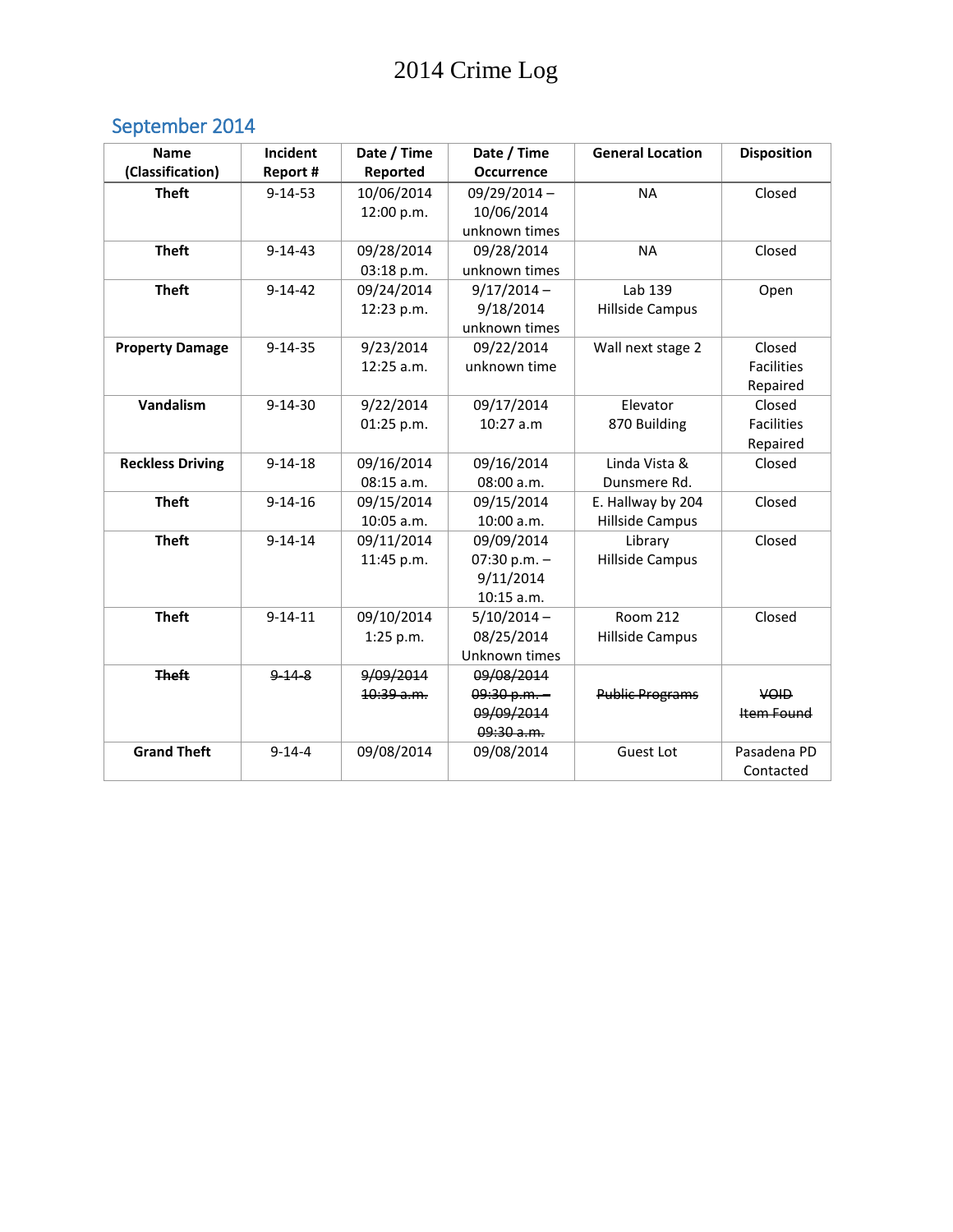# August 2014

| <b>Name</b>                       | <b>Incident</b> | Date / Time               | Date / Time                                            | <b>General Location</b>            | <b>Disposition</b>                      |
|-----------------------------------|-----------------|---------------------------|--------------------------------------------------------|------------------------------------|-----------------------------------------|
| (Classification)                  | Report#         | Reported                  | <b>Occurrence</b>                                      |                                    |                                         |
| <b>Burglary</b>                   | $8 - 14 - 19$   | 8/18/2014<br>$4:25$ a.m.  | 8/18/2014<br>4:19a.m.                                  | <b>Student Store</b>               | Filed report<br>w/ Pasadena<br>PD.      |
| <b>Theft</b>                      | $8 - 14 - 18$   | 8/18/2014<br>$11:06$ a.m. | 8/17/2014<br>8:00 p.m.<br>$-8/18/2014$<br>$11:00$ a.m. | <b>Room 223</b><br>Hillside Campus | Closed                                  |
| <b>Possession of</b><br>Marijuana | $8 - 14 - 17$   | 8/18/2014<br>3:00 p.m.    | 8/14/2014<br>3:00 p.m.                                 | South Lot<br>Hillside Campus       | Student<br>Warned and<br>Advised        |
| <b>Property Damage</b>            | $8 - 14 - 15$   | 8/14/2014<br>5:00 p.m.    | 8/14/2014<br>2:30 p.m.                                 | Annex <sub>7</sub>                 | <b>Filed Claim</b><br>with<br>Insurance |
| <b>Property Damage</b>            | $8 - 14 - 11$   | 8/14/2014<br>4:10 a.m.    | 8/14/2014<br>4:10 a.m.                                 | Restroom - Men<br>Across Lab 133   | Closed                                  |
| <b>Grand Theft</b>                | $8 - 14 - 9$    | 8/12/2014<br>1:00 p.m.    | 8/12/2014<br>unknown time                              | Annex 9                            | Open                                    |
| <b>Vandalism</b>                  | $8 - 14 - 8$    | 8/11/2014<br>9:50 a.m.    | 8/11/2014<br>unknown time                              | Spray Booth 2<br>Hillside Campus   | Closed                                  |

# July 2014

| <b>Name</b>            | Incident      | Date / Time  | Date / Time       | <b>General Location</b> | <b>Disposition</b> |
|------------------------|---------------|--------------|-------------------|-------------------------|--------------------|
| (Classification)       | Report #      | Reported     | <b>Occurrence</b> |                         |                    |
| <b>Theft</b>           | $7-14-43$     | 7/31/2014    | 7/31/2014         | N. Plot                 | Closed             |
|                        |               | 7:57 p.m.    |                   | South Campus            | Found              |
| <b>Theft</b>           | $7-14-39$     | 7/31/2014    | 7/31/2014         | Studio 105              | Closed             |
|                        |               |              |                   | Hillside Campus         |                    |
| Vandalism              | $7-14-38$     | 7/30/2014    | 7/30/2014         | N. Plot                 | Closed             |
|                        |               |              |                   | Hillside Campus         |                    |
| Vandalism              | $7-14-30$     | 7/28/2014    | 7/28/2014         | <b>B33</b>              | Closed             |
|                        |               | 3:10 a.m.    | 3:10 a.m.         | South Campus            |                    |
|                        | $7-14-26$     | 7/24/2014    | 7/24/2014         | Gallery - FA            | Closed             |
| <b>Property Damage</b> |               | $1:03$ p.m.  | 1:30 p.m.         | 870 Building            |                    |
|                        |               |              | 07/16/2014        |                         |                    |
| <b>Grand Theft</b>     | $7 - 14 - 20$ | 7/17/2014    | 08:00 p.m. $-$    | Fine Art Gallery        | Closed             |
|                        |               | 8:45 p.m.    | 07/17/2014        | Hillside Campus         |                    |
|                        |               |              | 08:45 p.m.        |                         |                    |
|                        | $7 - 14 - 14$ | 7/16/2014    | 7/16/2014         |                         |                    |
| <b>Property Damage</b> |               | $11:30$ a.m. | $11:30$ a.m.      | South Campus            | Closed             |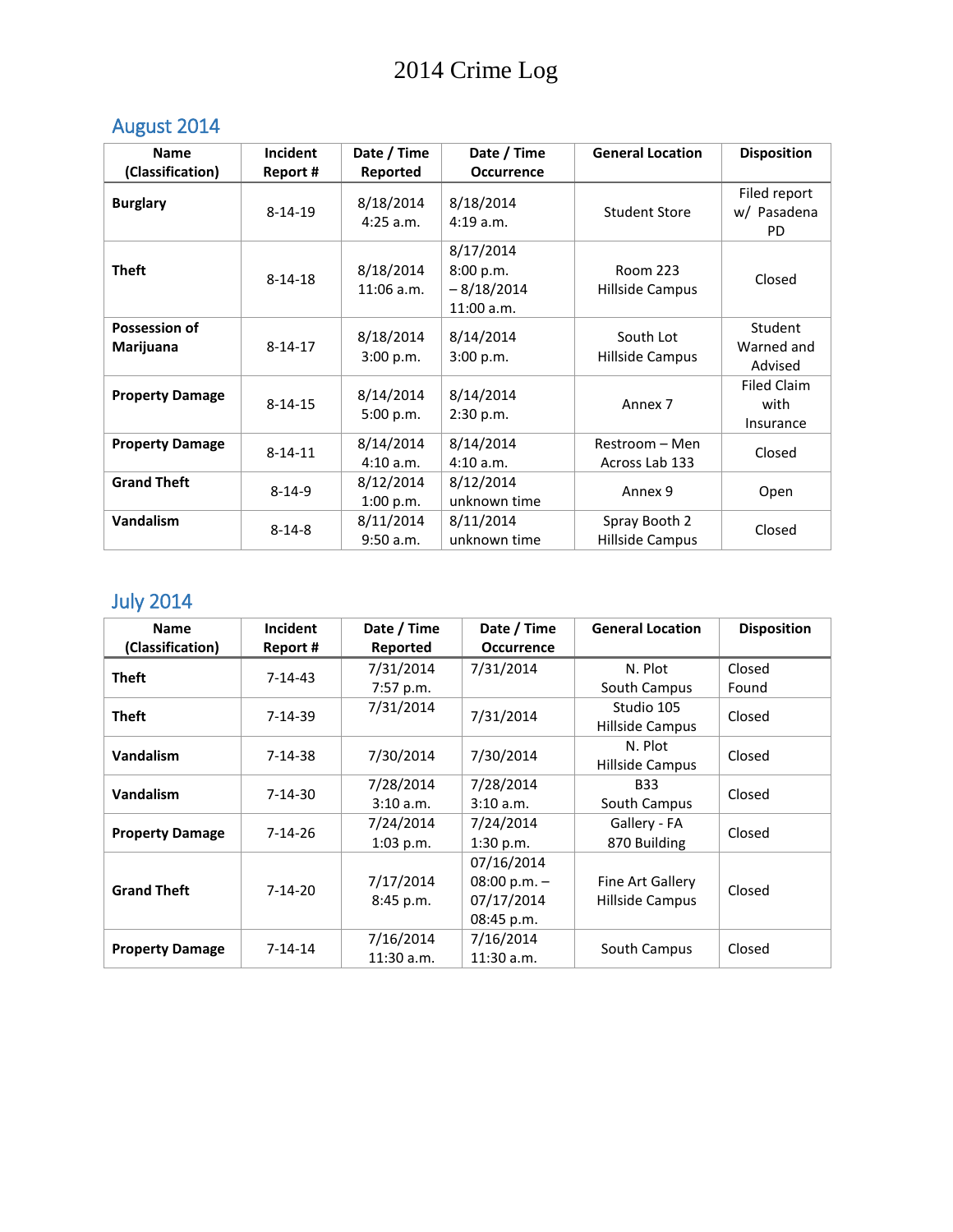## June 2014

| <b>Name</b>                                            | Incident      | Date / Time                | Date / Time                              | <b>General Location</b>                  | <b>Disposition</b>                            |
|--------------------------------------------------------|---------------|----------------------------|------------------------------------------|------------------------------------------|-----------------------------------------------|
| (Classification)                                       | Report #      | Reported                   | <b>Occurrence</b>                        |                                          |                                               |
| <b>Attempted Theft</b><br>from Motor<br><b>Vehicle</b> | $6 - 14 - 40$ | 06/25/2014<br>02:20 a.m.   | 06/25/2014<br>$02:15$ a.m.               | South Lot<br>870 Building                | Pasadena PD<br>Contacted                      |
| <b>Theft</b>                                           | $6 - 14 - 27$ | 06/25/2014<br>01:30 p.m.   | 06/25/2014<br>$01:15$ a.m.               | Lab 132                                  | Closed                                        |
| <b>Vandalism</b>                                       | $6 - 14 - 9$  | 06/19/2014<br>$04:15$ a.m. | 06/19/2014<br>$04:15$ a.m.               | Men's Restroom<br>across from Lab<br>132 | Closed<br><b>Facilities</b><br>Repaired       |
| <b>Theft</b>                                           | $6 - 14 - 15$ | 06/17/2014<br>12:40 p.m.   | 06/14/2014<br>12:30 p.m. -<br>12:35 p.m. | Lab 143                                  | Unfounded                                     |
| <b>Vandalism</b>                                       | $6 - 14 - 10$ | 06/16/2014<br>02:30        | 06/16/2014<br>08:00 a.m.<br>12:00 p.m.   | South Lot<br><b>Hillside</b>             | Student<br>Contacted<br>Insurance<br>Provider |

# May 2014

| <b>Name</b>        | Incident     | Date / Time                | Date / Time                                             | <b>General Location</b>        | <b>Disposition</b>                         |
|--------------------|--------------|----------------------------|---------------------------------------------------------|--------------------------------|--------------------------------------------|
| (Classification)   | Report #     | Reported                   | <b>Occurrence</b>                                       |                                |                                            |
| Vandalism          | $5-14-19$    | 05/30/2014<br>03:00 p.m.   | 5/30/2014<br>03:00 p.m.                                 | West Side Wall<br>870 Building | Closed<br><b>Facilities</b><br>Repaired    |
| <b>Theft</b>       | $5 - 14 - 4$ | 05/16/2014<br>02:43 p.m.   | 05/16/2014<br>$02:27$ p.m.                              | Student Store                  | Filed report<br>with Pasadena<br><b>PD</b> |
| <b>Grand Theft</b> | $5 - 14 - 1$ | 05/13/2014<br>$09:15$ a.m. | $05/08/2014 -$<br>05/13/2014<br>Unknown<br><b>Times</b> | A2 & A3                        | Filed report<br>with Pasadena<br><b>PD</b> |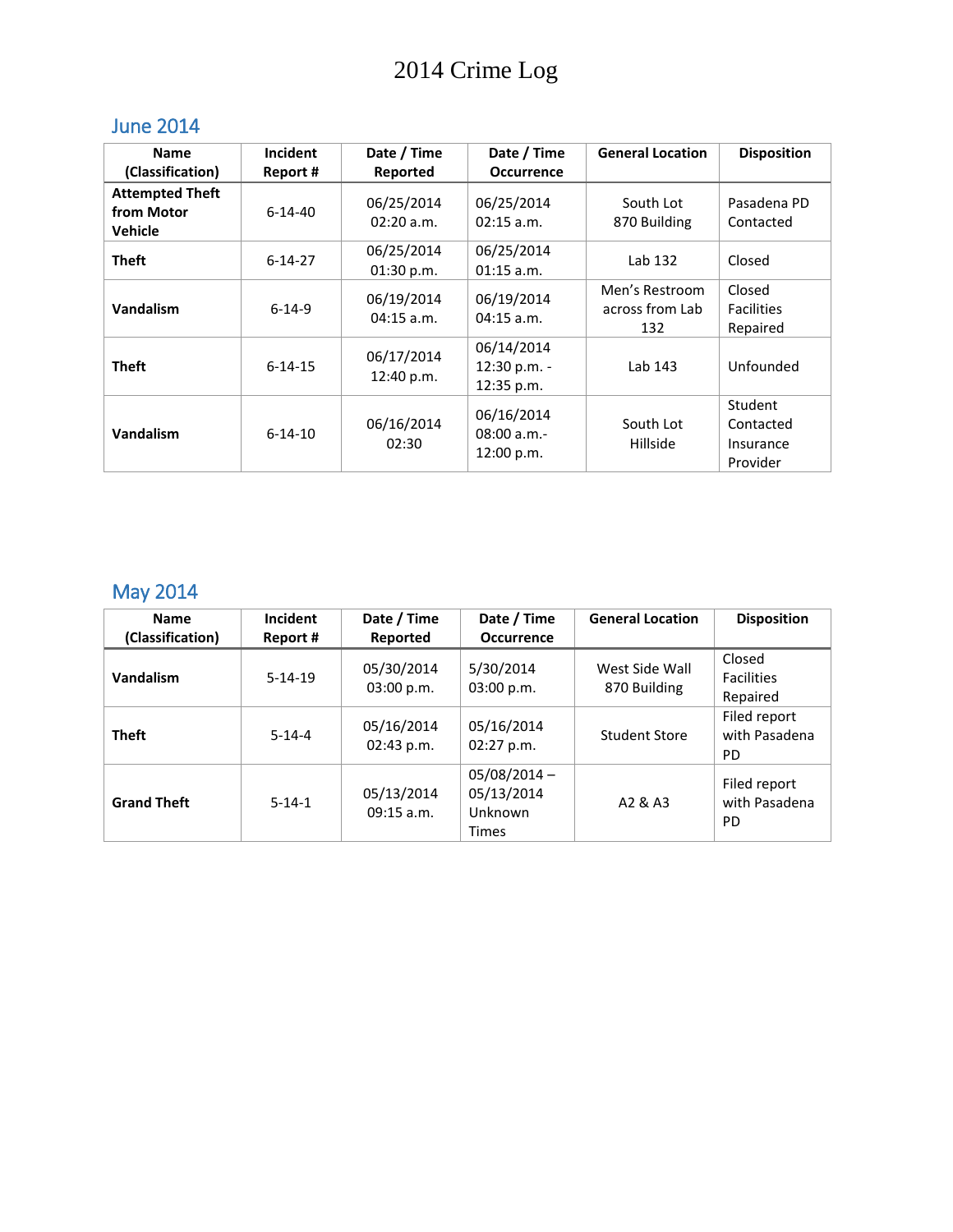# April 2014

| <b>Name</b>             | Incident      | Date / Time | Date / Time         | <b>General Location</b>                                                                                         | <b>Disposition</b> |
|-------------------------|---------------|-------------|---------------------|-----------------------------------------------------------------------------------------------------------------|--------------------|
| (Classification)        | Report #      | Reported    | <b>Occurrence</b>   |                                                                                                                 |                    |
| <b>Theft</b>            | $4 - 14 - 75$ | 6/25/2014   | 4/20/2014           | $GFA - AG$                                                                                                      | Unfounded          |
|                         |               | 10:45 a.m.  | <b>Unknown Time</b> |                                                                                                                 |                    |
|                         |               |             | 04/15/2014          |                                                                                                                 | Filed report       |
| <b>Grand Theft</b>      | $4 - 14 - 35$ | 04/16/2014  | 4:30 p.m. $-$       | Grad ID                                                                                                         | with Pasadena      |
|                         |               | 10:35 a.m.  | 04/16/2014          | <b>Room 135</b>                                                                                                 | PD                 |
|                         |               |             | 8:30 a.m.           |                                                                                                                 |                    |
|                         |               | 04/15/2014  | 04/15/2014          | <b>Room 212</b>                                                                                                 | Filed report       |
| <b>Grand Theft</b>      | $4 - 14 - 33$ | 11:05 p.m.  | 09:30 a.m. -        |                                                                                                                 | with Pasadena      |
|                         |               |             | 11:00 p.m.          |                                                                                                                 | PD                 |
|                         |               |             | 04/15/2014          |                                                                                                                 |                    |
| <b>Grand Theft</b>      | $4 - 14 - 31$ | 04/15/2014  | $4:30$ a.m. $-5:20$ |                                                                                                                 | Open               |
|                         |               |             | a.m.                |                                                                                                                 |                    |
| <b>Hate Speech</b>      | $4 - 14 - 26$ | 04/10/2014  | 04/10/2014          |                                                                                                                 | Closed-Posters     |
|                         |               | 11:45 a.m.  | 11:45 a.m.          | Room                                                                                                            | Removed            |
| <b>Theft</b>            | $4 - 14 - 24$ | 04/09/2014  | $4/05/2014 -$       |                                                                                                                 | Open               |
|                         |               | 11:45 a.m.  | 04/09/2014          |                                                                                                                 |                    |
|                         |               | 04/07/2014  | 04/05/2014          |                                                                                                                 |                    |
| <b>Theft</b>            | $4 - 14 - 13$ | 11:30 a.m.  | 08:00 p.m. $-$      |                                                                                                                 | Open               |
|                         |               |             | 09:00 p.m.          | Inner office<br>Lab 133<br><b>Faculty Dining</b><br>Lab 137<br>Stage 1<br>Hallway<br>Lab 144<br><b>Room 216</b> |                    |
| <b>Theft</b>            | $4 - 14 - 20$ | 04/08/2014  | 04/08/2014          |                                                                                                                 | Open               |
|                         |               | 04:50 p.m.  | 04:50 p.m.          |                                                                                                                 |                    |
| <b>Grand Theft</b>      | $4 - 14 - 10$ | 04/05/2014  | $04/03/2014 -$      |                                                                                                                 | Open               |
|                         |               | 07:00 p.m.  | 04/05/2014          |                                                                                                                 |                    |
| <b>Grand Theft from</b> | $4 - 14 - 12$ | 04/05/2014  | 4/04/2014           | Off Campus -                                                                                                    | Unfounded: No      |
| <b>Motor Vehicle</b>    |               | 02:10 p.m.  | Unknown Time        | Hollywood                                                                                                       | signs of force     |
| <b>Verbal Dispute</b>   | $4 - 14 - 9$  | 04/04/2014  | 04/04/2014          | Room 109                                                                                                        | Closed             |
|                         |               | 06:25 p.m.  | 06:00 p.m.          |                                                                                                                 |                    |
|                         |               | 04/01/2014  | 04/01/2014          |                                                                                                                 | Filed report       |
| <b>Grand Theft</b>      | $4 - 14 - 1$  | 11:30 p.m.  | 11:25 p.m.          | Annex 8                                                                                                         | with Pasadena      |
|                         |               |             |                     |                                                                                                                 | <b>PD</b>          |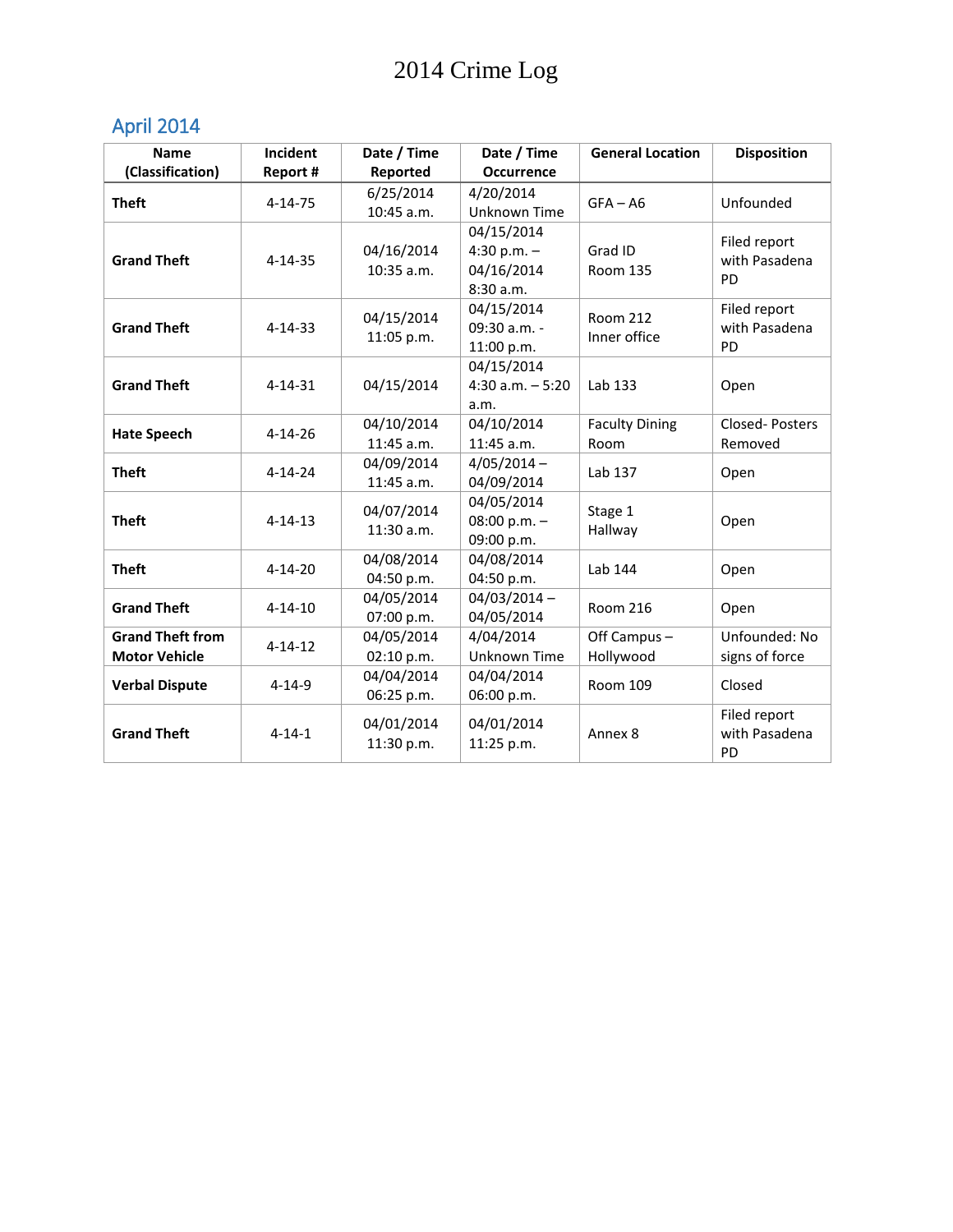## March 2014

| <b>Name</b>                | Incident      | Date / Time                | Date / Time                                             | <b>General Location</b>            | <b>Disposition</b>                  |
|----------------------------|---------------|----------------------------|---------------------------------------------------------|------------------------------------|-------------------------------------|
| (Classification)           | Report #      | Reported                   | <b>Occurrence</b>                                       |                                    |                                     |
| <b>Theft</b>               | $3-14-59$     | 03/31/2014<br>01:00 p.m.   | 03/28/2014<br>$unknwn -$<br>03/31/14 01:00<br>p.m.      | Photo Drive Bike<br>Rake           | Open                                |
| <b>Theft</b>               | $3-14-61$     | 03/31/2014<br>02:14 p.m.   | 03/29/2014<br>03:00 p.m. $-$<br>04:00 p.m.              | <b>Room 103</b>                    | Open                                |
| <b>Property Damage</b>     | $3 - 14 - 55$ | 03/28/2014<br>08:45 p.m.   | 03/28/2014<br>08:45 p.m.                                | South Lot South<br>Campus          | Closed                              |
| <b>Theft</b>               | $3-14-54$     | 03/28/2014<br>04:43 p.m.   | 03/26/2014<br>09:00 p.m. $-$<br>3/27/2014<br>09:00 a.m. | <b>Wind Tunnel</b><br>South Campus | Open                                |
| <b>Grand Theft</b>         | $3 - 14 - 45$ | 03/24/2014<br>02:55 p.m.   | 03/24/2014<br>unknwn                                    | Room 101                           | Filed report<br>with Pasadena<br>PD |
| <b>Verbal Dispute</b>      | $3 - 14 - 44$ | 03/21/2014<br>06:00 p.m.   | 03/21/2014<br>05:45 p.m.                                | <b>Room 116</b>                    | Closed                              |
| Vandalism                  | $3 - 13 - 34$ | 03/15/2014<br>04:30 p.m.   | 03/15/2014<br>04:30 p.m.                                | <b>B36</b><br>South Campus         | Closed                              |
| <b>Theft</b>               | $3-14-20$     | 03/11/2014<br>12:00 p.m.   | 03/10/14 01:00<br>$p.m. -04:00$<br>p.m.                 | <b>B&amp;W</b><br>Photo Lab        | Open                                |
| <b>Theft</b>               | $3 - 14 - 21$ | 03/11/2014<br>$10:45$ a.m. | 03/10/2014<br>06:00 p.m. $-$<br>07:00 p.m.              | <b>Room 102</b>                    | Open                                |
| Possession of<br>Marijuana | $3-14-16$     | 03/06/2014<br>11:20 a.m.   | 03/06/2014<br>$11:15$ a.m.                              | Fire Road<br>Hillside              | Closed                              |